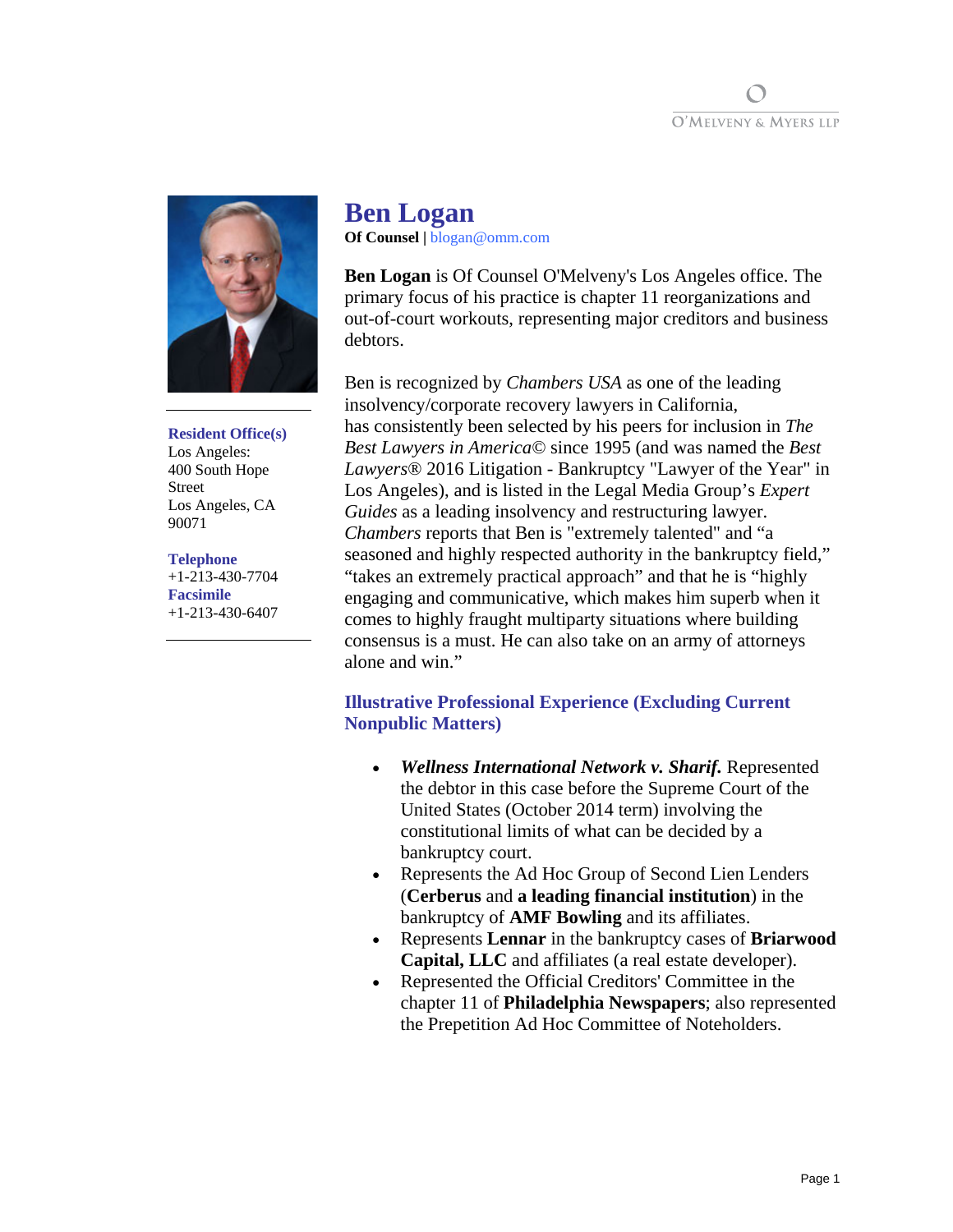

- Represented **Lennar** as the largest unsecured creditor and 16% equity holder in the chapter 11 of **LandSource** (the developer of master planned communities; selected as the winner of the 2010 Chapter 11 Reorganization of the Year in the \$1 billion + category in the Global M&A Network's Turnaround Atlas Awards).
- Represented two substantial hedge funds as prepetition secured lenders and DIP lenders in the chapter 11 of **Solidus Networks/Pay By Touch** (a biometric company).
- Represented **New Century Financial Corporation** (a subprime mortgage lender and servicer) as debtor in possession in its chapter 11. (This case was the largest chapter 11 filed in 2007 and was selected by the Turnaround Managers Association as one of the 10 most successful restructurings of 2008).
- Represented **Canadian Imperial Bank of Commerce** as the agent for the senior secured lenders to **Protocol Communications** (a call center and marketing company) in Protocol's Chapter 11 and prior out-of-court restructurings.
- Represented **Tower Records** (specialty music and video retailer) as debtor in possession in its second Chapter 11.
- Represented **Cerberus** as the acquirer of substantially all the assets of the debtors in the Chapter 11 of **Sydran Services** (the largest group of Burger King franchises in the US).
- Represented the ad hoc Committee of Euro Note holders in the Chapter 11 of **Solutia Inc** (a diversified chemical manufacturer) and the Belgian Companies Code Article 568 restructuring of Solutia's European operations.
- Represented **Cerberus** in the Chapter 11 of **Illuminations** (a specialty retailer).
- Represented **Wherehouse Entertainment** (specialty music and video retailer) as debtor in possession in its second Chapter 11.
- Represented **Tower Records** (specialty music and video retailer) as debtor in possession in its 2004 prepackaged Chapter 11.
- Represented **Sun Healthcare** (operator of skilled nursing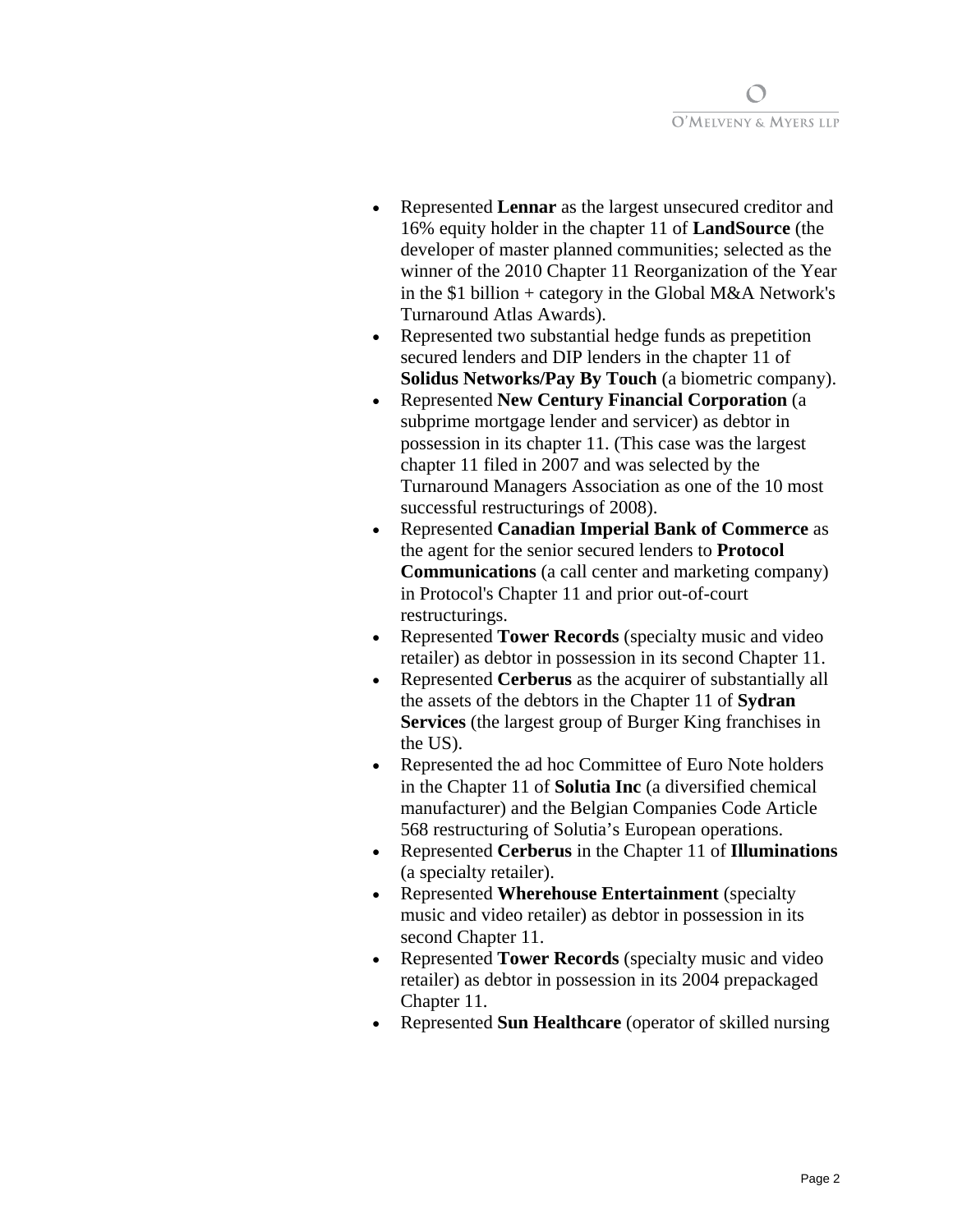

facilities) in its out-of-court restructuring.

- Represented **Wachovia Bank** as agent to senior bank group in the out-of-court restructuring of **KMC Telecommunications** (a CLEC).
- Represented a major financial institution as agent to senior bank group in the Chapter 11 of **Sun Healthcare** (operator of skilled nursing facilities).
- Represented the debtors in possession in **Delpit** (real estate developer).
- Represented **Bankers Trust** as agent for the senior secured bank group (US\$200 million) in the Chapter 11 of **Goss Graphic Systems** (printing press manufacturer).
- Represented **Bankers Trust** and **Cerberus** as successive agents for bank group (US\$95 million) in the Chapter 11 of **Wherehouse Entertainment** (specialty music and video retailer) and counsel to Reorganized Wherehouse.
- Represented the indenture trustee for Senior Notes in the Chapter 11 of **Unison HealthCare** (operator of skilled nursing facilities).
- Represented **Canadian Imperial Bank of Commerce** in Chapter 11 of **Pegasus Gold** (gold mining company).
- Represented the Unsecured Creditors' Committee in the Chapter 11 of **Automotive Distributing for the Farwest**  (specialty retailer).
- Represented a group of major trade creditors in the Chapter 11 of **Auto Parts Club** (specialty retailer).
- Represented the **Irvine Company** as largest unsecured creditor and Chair of the Creditors' Committee in the Chapter 11 of **Sunworld** (agricultural co-op).
- Represented **Canadian Imperial Bank of Commerce** in the workout and prepackaged bankruptcy of **Morrison-Knudsen Corporation** (heavy civil construction).
- Represented **Wells Fargo Bank** as senior creditor and plan sponsor in the Chapter 11 of **Cabrillo Crane & Rigging Corp** (construction contractor).
- Represented **Bankers Trust** as agent for senior secured bank group in the Chapter 11 of SCI TV (owner of 6 major market TV stations).
- Represented a major financial institution as agent for the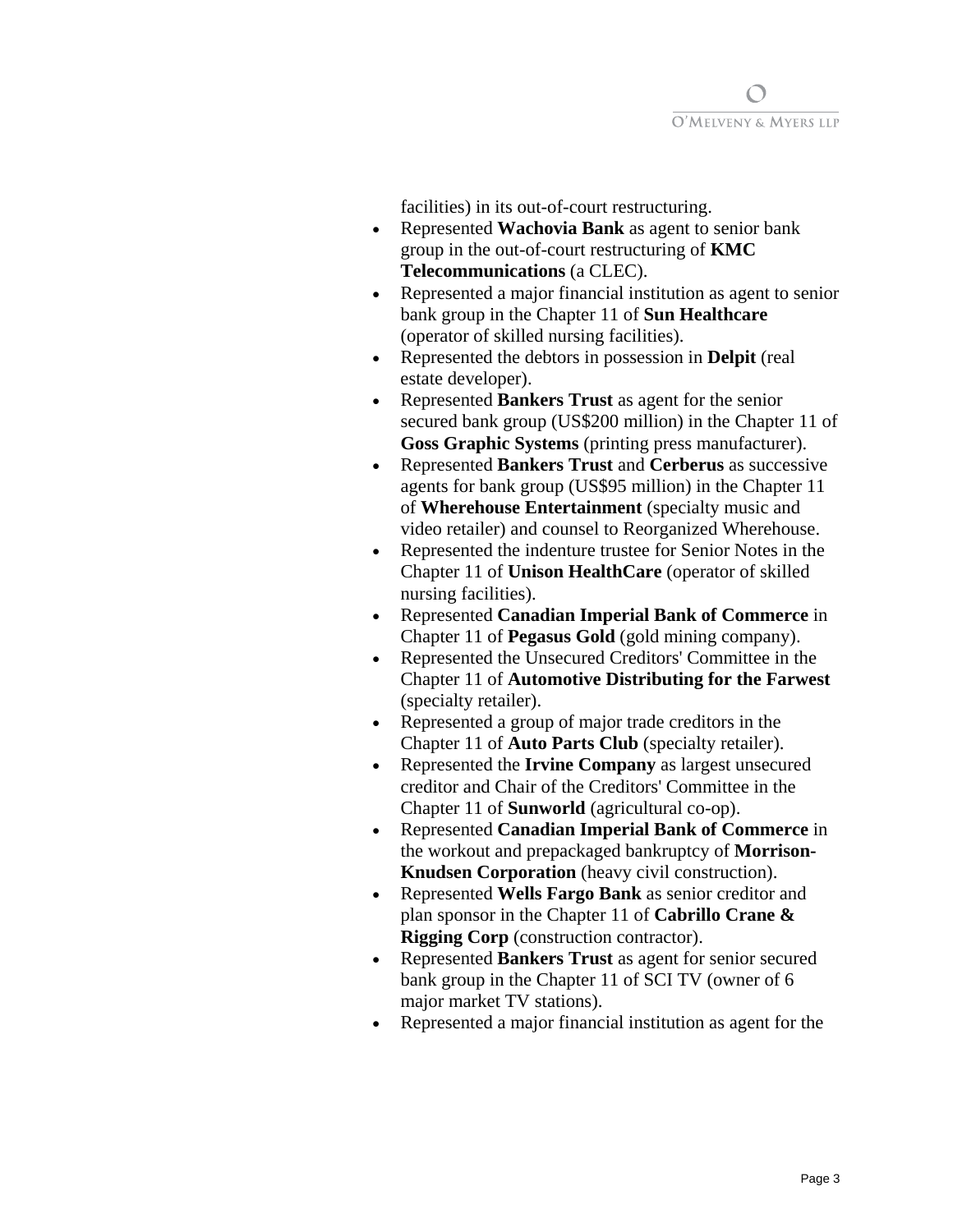

senior secured bank group in Chapter 11 of **Western Sizzlin'**(franchisor of steak restaurants).

- Represented a major financial institution as lead bank in Chapter 11 cases for **Financial News Network** (cable TV network that later became CNBC) and **Infotechnology** (media company).
- Represented **Security Pacific National Bank** as agent for bank group in workout and prepackaged Chapter 11 for **Republic Health Corporation** (hospital chain).
- Represented **Southern California Edison** in the chapter 11 of **The Arbutus Corp.,** a wind farm owner and operator.

# **Education**

**Stanford University,** J.D., 1976: Note Editor, *Law Review*, 1974- 76

**Duke University,** B.A., 1973: *magna cum laude*; Phi Beta Kappa

## **Professional Activities**

**Admitted.** California, District of Columbia

## **Teaching.**

- Lecturer, University of California, Berkeley, School of Law, Bankruptcy (Law 256.6F), Spring Semester 2014
- Lecturer, University of California at Los Angeles, School of Law, Business Bankruptcy (Law 248), Fall Quarter 2015

# **Honors.**

- Fellow, American College of Bankruptcy
- Listed in *Best Lawyers in America* consistently since 1995
- Named the *Best Lawyers* 2016 Litigation Bankruptcy "Lawyer of the Year" in Los Angeles
- Ranked by *Chambers (USA)* consistently since 2003 as a leading insolvency lawyer